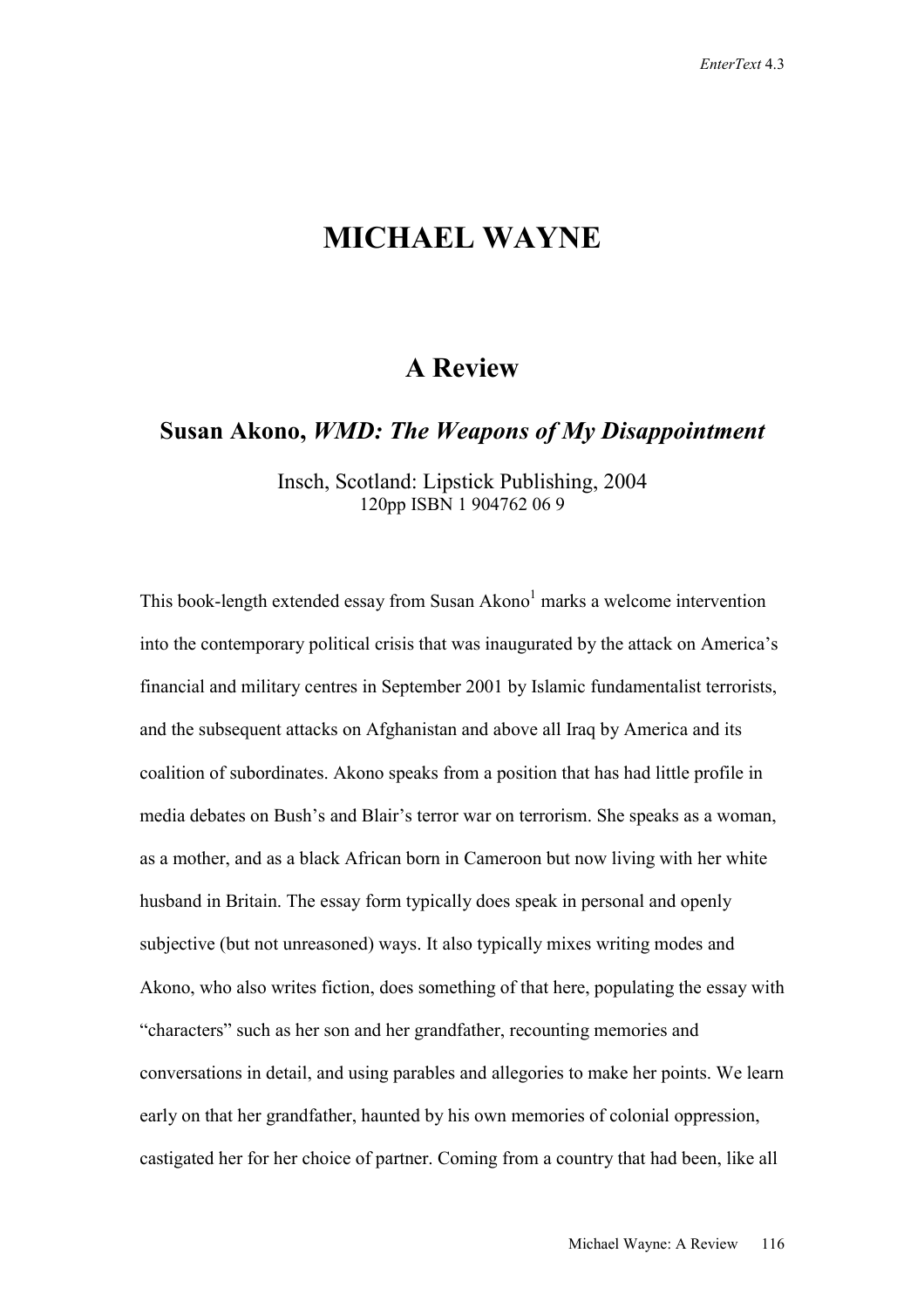*EnterText* 4.3

of Africa, subjected to Western colonialism, Akono's trenchant critique of the contemporary imperialism strutting the world stage, is all the more powerful.

After a prologue in which she articulates her fears for the future to her young son, Akono begins with an open letter to Tony Blair. He is one of her biggest WMDs—for mass disappointment is a weapon when it spurs people on to think critically about the society in which they live. Like many, Akono had some hopes that Tony Blair would be a different sort of political leader, but those hopes were shattered by his "servile complicity"<sup>2</sup> with US imperialism and his rhetoric which is designed to conceal "the well-known link between terrorism and imperialism."3 She sees Bush and Blair as the mirror opposites of the Islamic fundamentalists who are drawn from the wealthy elite ranks of their own societies and who, like Bush and Blair, care nothing for real improvement in the lives of ordinary people.

The fallibility of Blair, however, is of course not simply an individual failing. The second chapter discusses the hijacking of western democracy by the "excessive greed and dehumanisation of almighty business people."<sup>4</sup> Here her addressee shifts to the American people after she recounts her racist treatment and harassment by a US airline, after 9/11. Akono reminds her readers that the West generally, and America especially, in the pursuit of its foreign policy aims, has cultivated tyrants like Osama bin Laden and Saddam Hussein for a long time. This history of collaboration is rarely mentioned in the mainstream media and when it is acknowledged, it is implied that now "we" are bringing democracy to places like Iraq, this represents a break from previous policies. Actually Bush's favourite word is not democracy, which still retains some faint friction with western imperialism, but *freedom* because in his mouth, the word freedom refers to the *freedom of capital*. Thus in an era of multinational institutions and transnational corporations which have diminished the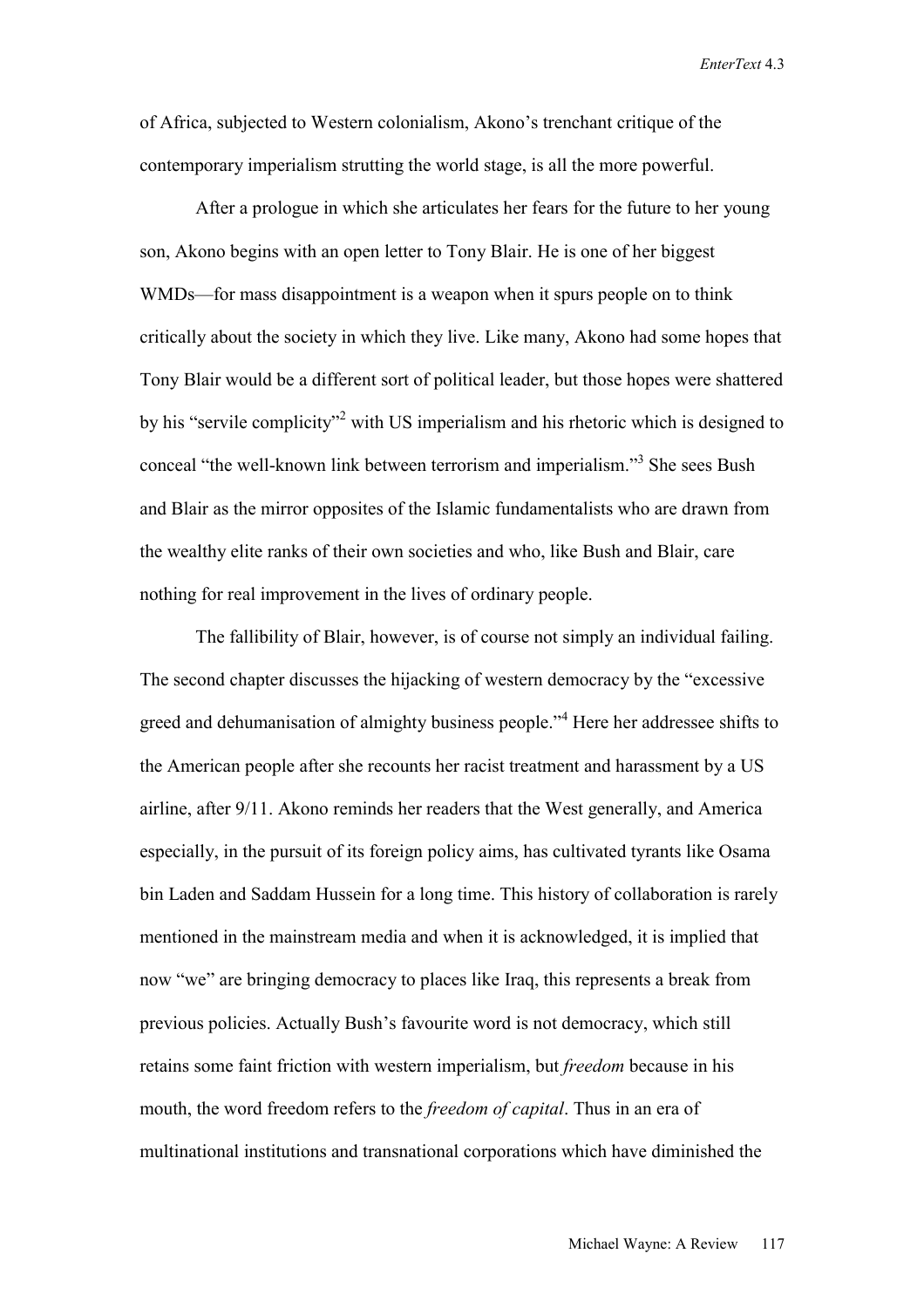*EnterText* 4.3

independent room for manoeuvre of the nation-state, the West has discovered the virtue of "democracy" for its former colonies, at the very moment that its practice has become increasingly hollowed out and rendered impotent as a means for meaningful public discussion of choices and agendas. As Akono notes, Bush and co. "will only tolerate an American puppet, *never* a genuine democratic leader who will subordinate US interests to the welfare of his/her compatriots."<sup>5</sup> The skilful manipulation of public opinion continues today, after the Iraqi elections, with much talk of a US/UK "exit strategy," when, in reality, Iraq will have American troops on its soil in permanent bases for many years to come.

Akono calls on the western public for a fundamental change of consciousness to secure their own protection. This change of consciousness would require breaking with their political leaders and transforming western foreign policy towards the developing world. In a neat subversion of western racism, she asks for the western public to break their own "tribal syndrome"<sup>6</sup>—those deeply rooted cultural reflexes that bond them to their rapacious and ruthless leaders; that bond them to an implicit sense of superiority, and that blind them to the utterly self-interested use of military force abroad. In her final chapter Akono writes of her disappointment that her righteous sympathy as a young girl for the Jews, after learning about the Holocaust, clashed with the subsequent historical narrative in which a Zionist state dispossessed the Palestinians and continues to oppress them today. Akono makes an important distinction between groups engaged in armed struggle for the genuine emancipation of oppressed groups, such as the PLO, and Al-Qaeda, who were formerly the creatures of American policy in the fight against communism. This is an important distinction and one that needs to be more thoroughly thought out by all progressives. But ultimately, the political responsibility for all those who live in the West, is not to